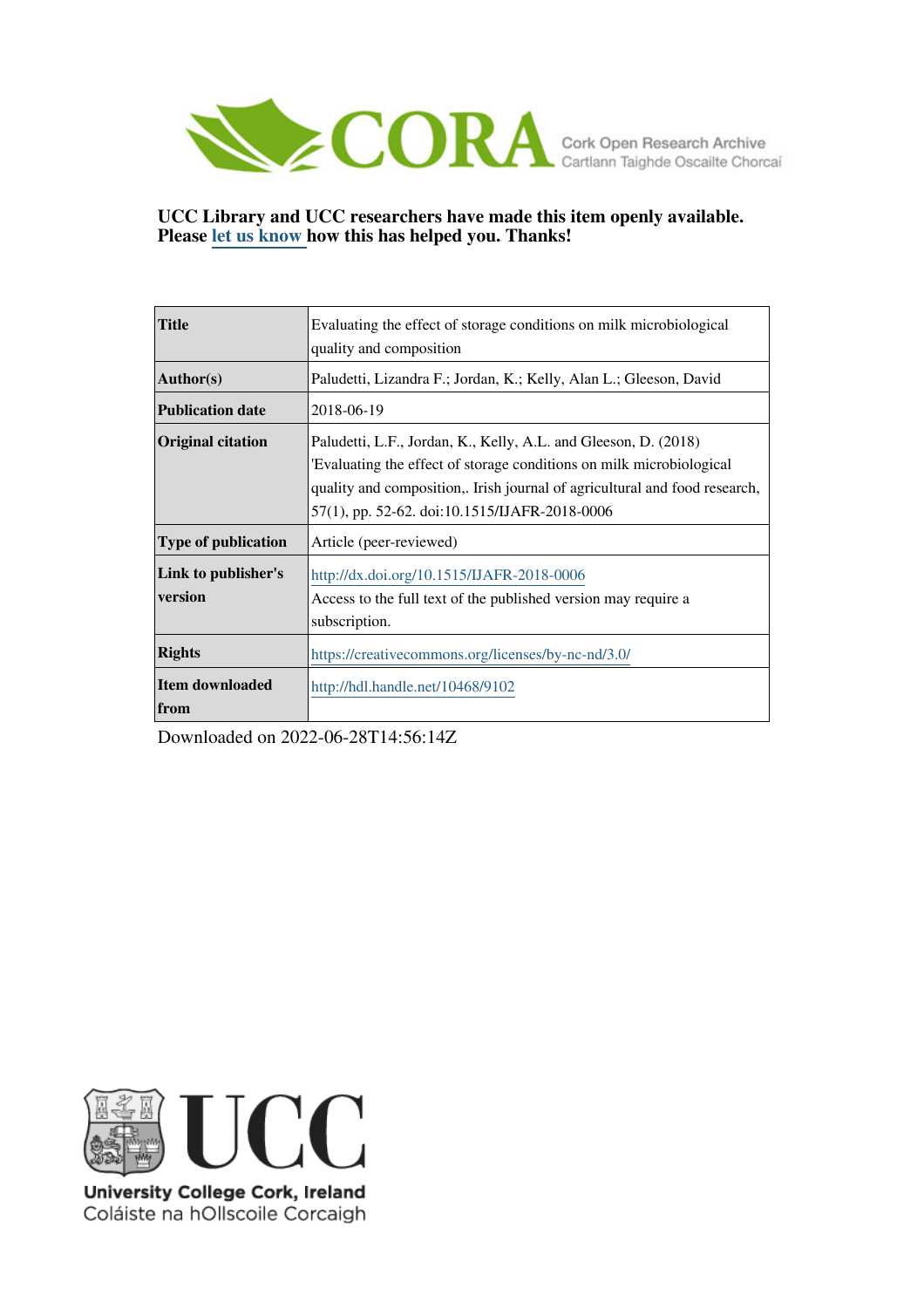**Irish Journal of Agricultural and Food Research**



# Evaluating the effect of storage conditions on milk microbiological quality and composition

#### L.F. Paludetti<sup>1,2</sup>, K. Jordan<sup>3</sup>, A.L. Kelly<sup>2</sup>, D. Gleeson<sup>1†</sup>

*1 Teagasc, Animal & Grassland Research and Innovation Centre, Moorepark, Fermoy, County Cork, Ireland 2 School of Food and Nutritional Sciences, University College Cork, County Cork, Ireland 3 Teagasc Food Research Centre, Moorepark, Fermoy, County Cork, Ireland*

#### **Abstract**

*In this study, the effect of storage temperature (2 or 4°C) on the composition of milk and microbiological load was*  investigated over 96 h. Milk samples were collected from farm bulk milk tanks after one complete milking and stored *at 2 or 4°C over 96 h. Total bacterial count (TBC), psychrotrophic bacterial count (PBC) and proteolytic bacterial count (PROT) were affected by storage time and temperature and varied significantly between farms (P < 0.05). The levels of TBC, PBC and PROT bacterial count increased from 4.37 to 6.15 log cfu/mL, 4.34 to 6.44 log cfu/mL and 3.72 to 4.81 log cfu/ mL, respectively, when the milk was stored for 96 h at 2°C. The milk samples stored at 4°C had higher increases in these bacterial counts after 72 h in comparison to milk samples stored at 2°C. The casein fraction content was lower in milk*  samples stored at 4°C, which could be due to high levels of PROT bacteria or enzyme activity in these samples. Milk stored *for 96 h at 2°C has less impact on composition or processability parameters compared to milk stored at 4°C.*

#### **Keywords**

*cold storage • dairy microbiology • proteolysis • raw milk quality*

#### **Introduction**

The Food and Agriculture Organization of the United Nations (OECD/FAO, 2016) reported that the demand for milk and milk products is increasing worldwide, mainly due to rising incomes, population growth and changes in diets in developing countries; according to their report, milk production is expected to increase by 20% by 2025 worldwide. This expansion could result in the extension of milk storage time on farms beyond the current 48 h period practiced for most of the year in some countries. On considering prolonging storage of milk on farms or within the processing plant, it is necessary to evaluate how extended storage of milk at low temperatures could affect milk quality. Milk composition and microbiological load are important factors to consider when evaluating quality, due to their influence on milk processability, nutritional quality, dairy product quality and safety (Malek dos Reis *et al*., 2013). The most relevant bacterial groups for determining milk quality are counts of mesophilic bacteria, psychrotrophic bacteria, lipolytic (LIP) bacteria, proteolytic (PROT) bacteria, thermoduric bacteria [laboratory pasteurisation count (LPC)) and thermoduric-psychrotrophic bacteria (LPC-PBC).

Total bacterial count (TBC) and psychrotrophic bacterial count (PBC) are laboratory tests that allow for quantification of mesophilic and psychrotrophic bacteria (growth temperature of ≤7°C; Frank and Yousef, 2004) in milk, respectively. These tests are used to assess or monitor the sanitary and storage conditions during production, collection and handling of raw milk (Harding, 1995; Robinson, 2002). Hygienic milking conditions are vital to ensure high initial microbiological quality; however, milk storage conditions (i.e., temperature) can also influence bacterial growth. Some psychrotrophic bacterial strains can be classified as LIP or PROT bacteria, which can increase during milk cold storage, producing lipases and proteases, the action of which could affect milk functionality and also result in defects in dairy products such as rancidity and bitter flavours (Muir, 1996). Bacteria of the *Pseudomonas* genus are considered as one of the predominant psychrotrophic groups in raw milk with a high spoilage potential (De Jonghe *et al*., 2011; Machado *et al*., 2015). Thermoduric and thermoduric-psychrotrophic bacteria are capable of surviving thermal treatments (i.e., pasteurisation), while the latter can also grow at low temperatures; consequently, they are capable of multiplying during different processing stages (Robinson, 2002; Fromm and Boor, 2004; Barbano *et al*., 2006). These bacteria originate in the environment and could be present in feed, forage, bedding material, dust, faeces and soil, and, once in contact with cow's teat skin, could contaminate milk (Gleeson *et al*., 2013).

*<sup>†</sup> Corresponding author: David Gleeson E-mail: David.Gleeson@teagasc.ie*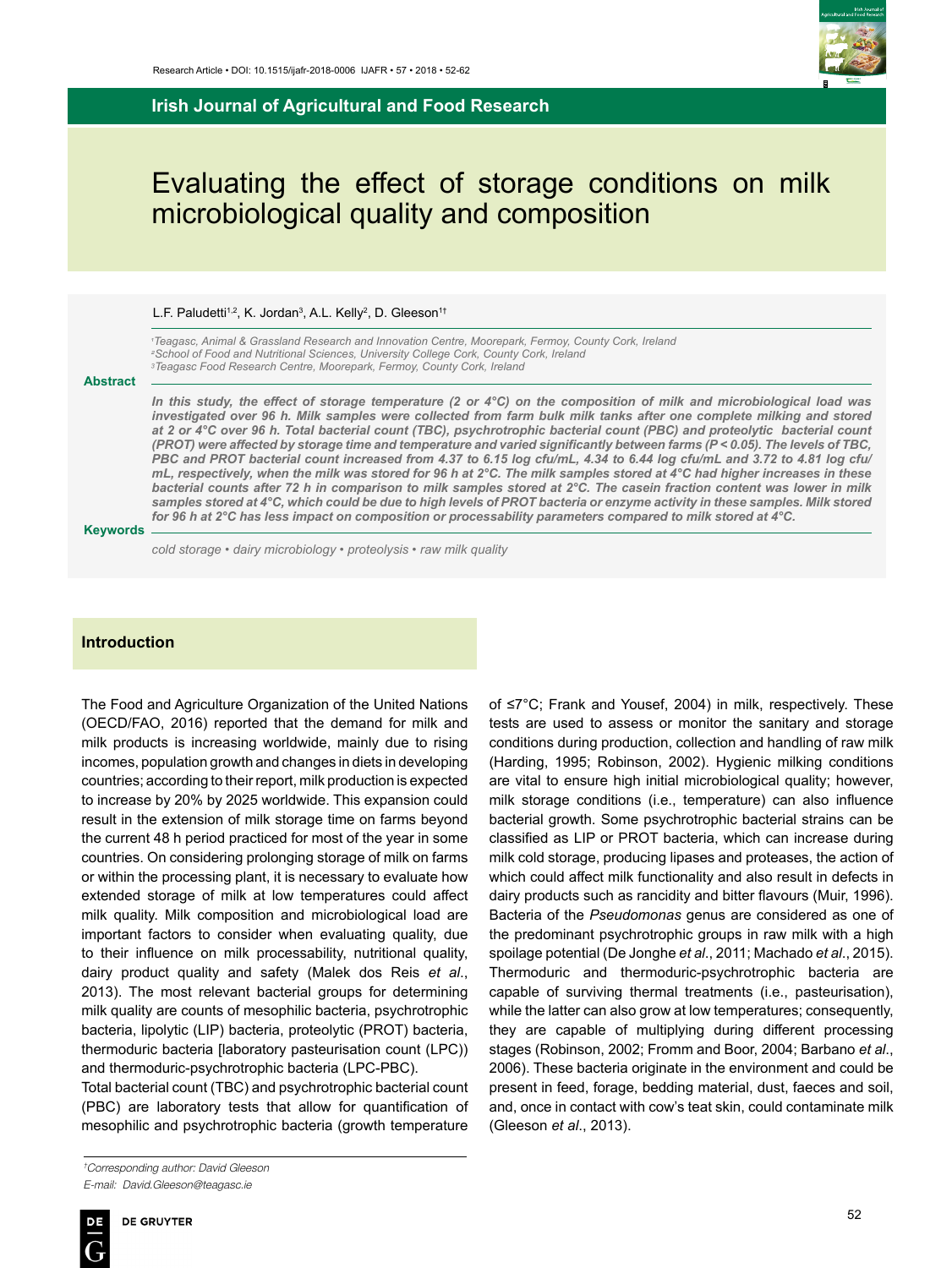Regarding milk composition, milk contains components of technological and nutritional importance (Walstra *et al*., 2005). Milk fat is a high-value component, important for the manufacture of dairy products such as butter and cheese. Fat hydrolysis caused by lipases can result in undesirable flavours (i.e., rancid, butyric and bitter), as well as loss of functional properties of milk such as foaming and creaming ability during manufacture of butter (Shelley *et al*.*,* 1987).

Milk proteins play critical roles in the physical stability and rheological properties of milk products. The main change in the protein system during cold storage is the migration of β-casein to the serum phase, which may impact on cheese production, resulting in losses of fat and curd fines in whey, prolonged clotting times and poor rennetability (Walstra *et al*., 2005). Proteolysis may also occur during cold storage, albeit likely slowly, due to endogenous enzymes (from psychrotrophic bacteria) or indigenous bovine enzymes. Indigenous proteinases in milk such as plasmin preferentially hydrolyse β-casein, α<sub>s</sub>-casein and α<sub>s</sub>-casein (Crudden *et al.*, 2005), resulting in defects in dairy products, such as bitterness in milk, gelation of ultra-high temperature processing (UHT) milk and reduction in yields of cheese (Datta and Deeth, 2003). Proteolysis and lipolysis can also be caused by indigenous enzymes in milk associated with somatic cells; several studies have reported that milk quality decreases with the increasing somatic cell count (SCC) in milk and consequent increased activity of lipases and proteases (Santos *et al*., 2003; Barbano *et al*., 2006; Wickstrom *et al*., 2009).

On farms, milk is added to bulk tanks at least twice every day; therefore, the last volume of milk added to the tank remains stored for a shorter period of time. Hence, any significant effect caused by enzyme activity, bacterial growth, storage temperature and time on the quality of milk over 96 h may not be detected due to the addition of fresh milk (Perko, 2011; Reche *et al*., 2015; O'Connell *et al*., 2016). Therefore, the present study focused on analysing bulk tank milk from the first complete herd milking, produced under different farm management conditions.

The aim of this study was to investigate the effect of milk storage temperature and time on the quality of raw milk by evaluating the microbiological load and composition when milk was stored under controlled laboratory conditions at 2 or 4°C over 96 h.

## **Materials and methods**

#### *Sample collection*

Milk samples were collected from bulk milk tanks of four autumn-calving dairy farms in the Cork region (Ireland) during the indoor period. The indoor period represents the first 150 days of lactation, after which cows are managed outdoors

on grass. The farms were labelled as W, X, Y and Z, and the bulk tanks had milk only from the first milking. This milk was stored for <4 h, and therefore, samples analysed on the first day are referred to as 0 h samples. After agitation (1 min), one milk sample (1 L) was collected from the top of each bulk tank using a sterilised jug, transferred to a sterile bottle and transported to the laboratory at <4°C within 3 h. The samples were subdivided immediately after manual agitation to avoid unequal fat distribution due to fat separation in the original sample (Tamime, 2007). Each sample was subdivided into twenty 30 mL sterile bottles, which corresponded to four milk samples for each storage time (0, 24, 48, 72 and 96 h). In all, 10 bottles from each sample were stored at 2°C, while the other 10 bottles were stored at 4°C. At 0, 24, 48, 72 and 96 h, one sample from each temperature was analysed in duplicate for bacterial counts, composition (fat, protein, lactose and total solid contents) and SCC. In addition, two extra milk samples out of the 1 L were separated for each farm and were stored at 2 and 4°C for 0 and 96 h, respectively, in order to quantify casein and nitrogen fractions and to obtain peptide profiles.

#### *Microbiological analysis*

Raw milk samples were tested in duplicate every 24 h for a range of bacterial groups. All the microbiological analyses were performed in accordance with the *Standard Methods for the Examination of Dairy Products* (Wehr and Frank, 2004). TBC, PBC, LPC and LPC-PBC were measured using Petrifilm, a ready to use medium (3 M; Technopath, Tipperary, Ireland), in accordance with the procedures described by Laird *et al*. (2004). The samples tested for LPC and LPC-PBC were pasteurised at 63°C for 35 min, allowing extra time for samples to reach the required temperature (Frank and Yousef, 2004). Afterwards, the samples were cooled to 10°C in iced water before testing. The samples tested for TBC and LPC were incubated for 48 h at 32°C (Laird *et al*., 2004), while samples tested for PBC and LPC-PBC were incubated for 10 days at  $7 \pm 1^{\circ}$ C (Frank and Yousef, 2004). The number of bacterial colonies present was counted using a Petrifilm plate reader.

LIP and PROT bacterial counts were performed by spread plating 100 µL of the appropriate dilutions on tributyrin agar with added glyceryl tributyrate (Sigma Aldrich, Dublin, Ireland) and on calcium caseinate agar with added skim milk powder (Merck, Darmstadt, Germany), respectively. The agar plates were incubated at 37°C for 48 h for both methods. LIP bacterial colonies were identified as colonies surrounded by a clear zone in a turbid medium, while the PROT colonies were identified as colonies surrounded by a clear zone in an opaque medium.

#### *Composition and SCC*

Raw milk sample composition and SCC were measured using a Fossomatic FC (Foss Electric, HillerØd, Denmark). Fat,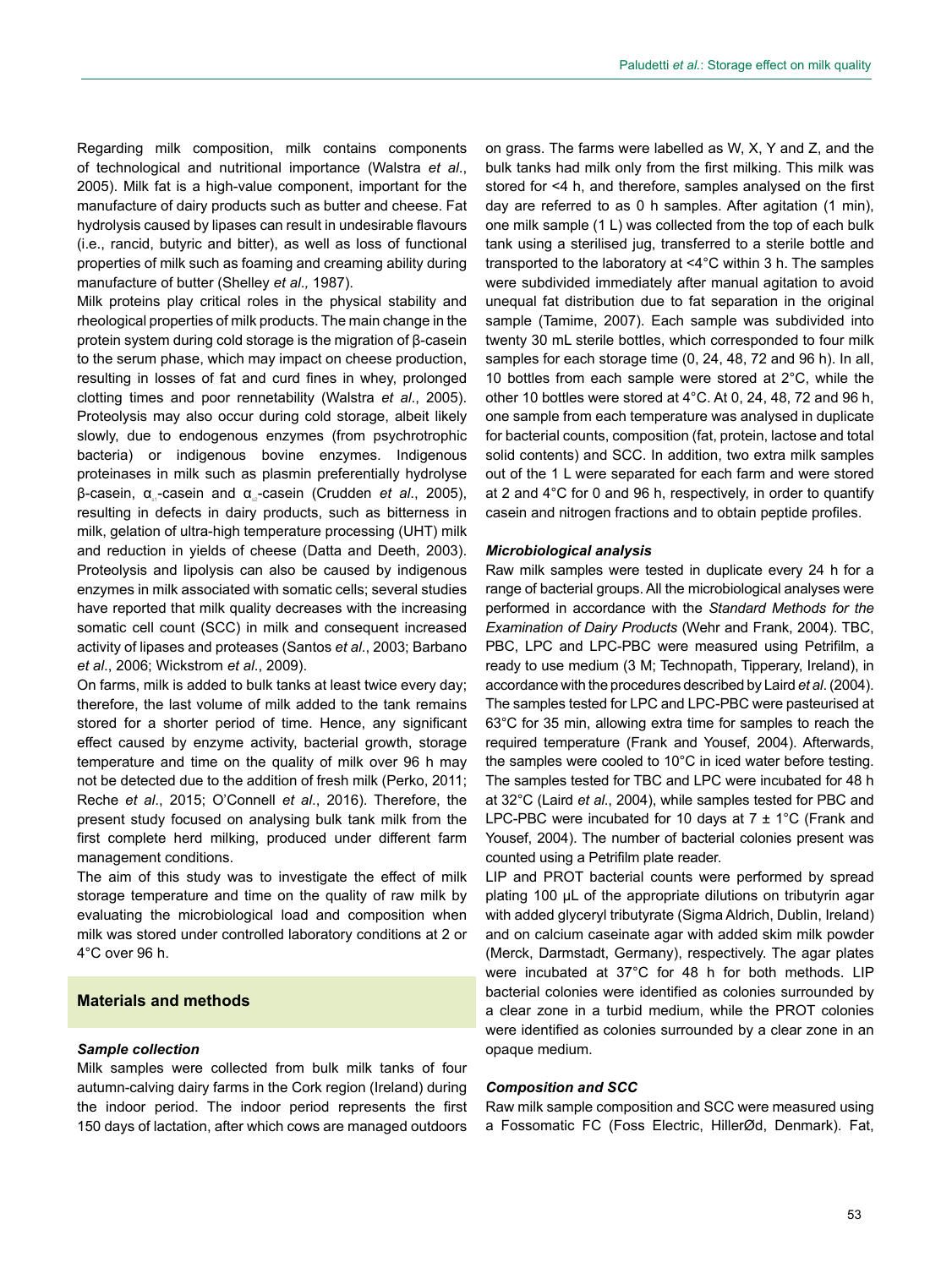protein, lactose and total solid percentages were quantified. Raw milk samples were also analysed in duplicate to quantify the non-protein nitrogen (NPN), non-casein nitrogen (NCN) and total protein content (N) using the Kjeldahl method [methods 20-4 (IDF, 2001), 29-1 (IDF, 2004a) and 20-3 (IDF, 2004b), respectively], using a Tecator Digestor Auto and Kjeltec 8400 distiller (Foss Electric). Milk samples stored for 0 and 96 h at 2 or 4°C were selected for these analyses.

High-performance liquid chromatography (HPLC) was used to quantify the casein content (in triplicate) and to obtain peptide profiles. To quantify the casein content, an aliquot of 200 µL of each milk sample was diluted in 3,780 µL of dissociating buffer (7 M urea and 20 mM Bis-tris propane, pH 7.5), to which 20 µL/mL of mercaptoethanol was added before filtering through a 0.22-µm filter. The method described by Mounsey and O'Kennedy (2009) was applied to perform gradient elution and peak detection. The HPLC equipment used was an Agilent 1200s system (Agilent Technologies, Santa Clara, CA, USA) with a quaternary pump and a multiwavelength detector. The separation of the milk protein fractions was performed in the reversed-phase mode using an Agilent Poroshell 300SB C18 column (2.1 mm × 75 mm; Agilent Technologies).

The peptide profiles were obtained for samples, which showed significant differences in the casein content after 96 h. Samples stored at 0 and 96 h had their non-protein fraction extracted using trichloroacetic acid, according to the extraction procedure described in the IDF method 20-4 (Determination of Nitrogen Content) (IDF, 2001). To obtain a clear chromatogram, the extracts were not diluted but were filtered using  $0.45$  µm syringe cellulose filters ( $\varnothing$  25 mm, Chromafil Xtra RC-45/25). The separation of milk peptides was performed in the reverse-phase mode using an Agilent Zorbax 300SB C8 column (4.6 mm ID × 150 mm; Agilent Technologies). The gradient elution and peak detection methodology was an adaption of the methodology of Rohm *et al*. (1996). The same HPLC equipment for quantification

of caseins was used in this analysis, in which 50 µL samples were injected (in duplicate) onto the column and the flow rate was 0.50 mL/min.

#### *Statistical analysis*

Least square means for the main effects of storage time, temperature, farm, and their interaction were calculated using the MIXED procedure in SAS 9.3 (SAS Institute, 2016). The milk samples from the farms were the experimental units. The response variables were TBC, PBC, LPC, LPC-PBC, PROT bacterial count, LIP bacterial count, protein content, fat content, lactose content, total solid content, SCC, casein fractions ( $\alpha_{\text{st}}$ -casein,  $\alpha_{\text{st}}$ -casein, κ-casein and β-casein; α-lactalbumin; β-lactoglobulin A and B) and nitrogen fractions (N, NPN and NCN). The fixed effects included in each model were storage time (0, 24, 48, 72 and 96 h), farm milk samples (W, X, Y or Z) and temperature (2 or 4°C). Residual checks were made to ensure that the assumptions of the analysis were met. Where appropriate, log transformation was used to correct distributional issues. The Tukey's test (at 5% error probability) was used to compare the means for all variables. The correlations between TBC and PBC were assessed by applying Pearson's correlation coefficient using the CORR (correlation) procedure (SAS, 2016). The GLM (generalised linear model) procedure was used to determine the regression relationship between protein content and PROT bacteria.

## **Results**

#### *TBC*

TBC was affected by storage time (*P* < 0.001), storage temperature (*P* < 0.01) and farm (*P* < 0.001), as well as by the interaction between temperature and time (*P* < 0.05; Table 1). Differences in initial TBC, as well as differences in the bacterial growth rates, were observed between milk samples (Figure 1A.1 and A.2). For example, the initial TBC in milk

**Table 1.** The significance of the main effects of time, temperature, farm and the interaction between time and temperature and between farm and time on the total bacterial count (TBC), psychrotrophic bacterial count (PBC), lipolytic (LIP) bacterial count, proteolytic (PROT) bacterial count, thermoduric bacterial count [laboratory pasteurisation count (LPC)] and thermoduric-psychrotrophic bacterial count (LPC-PBC) of the milk samples from all farms

| <b>Bacterial counts</b> | P value     |             |                    |         |                    |  |  |  |
|-------------------------|-------------|-------------|--------------------|---------|--------------------|--|--|--|
|                         | <b>Time</b> | Temperature | Time × temperature | Farm    | $Farm \times time$ |  |  |  |
| TBC                     | < 0.001     | < 0.01      | < 0.05             | < 0.001 | 0.37               |  |  |  |
| <b>PBC</b>              | < 0.0001    | < 0.001     | < 0.001            | < 0.001 | 0.11               |  |  |  |
| <b>LIP</b>              | < 0.0001    | 0.17        | 0.01               | 0.15    | < 0.05             |  |  |  |
| <b>PROT</b>             | < 0.05      | < 0.01      | < 0.05             | < 0.001 | 0.86               |  |  |  |
| <b>LPC</b>              | 0.71        | 0.13        | 0.50               | < 0.05  | 0.59               |  |  |  |
| LPC-PBC                 | 0.40        | 0.12        | 0.66               | 0.14    | 0.72               |  |  |  |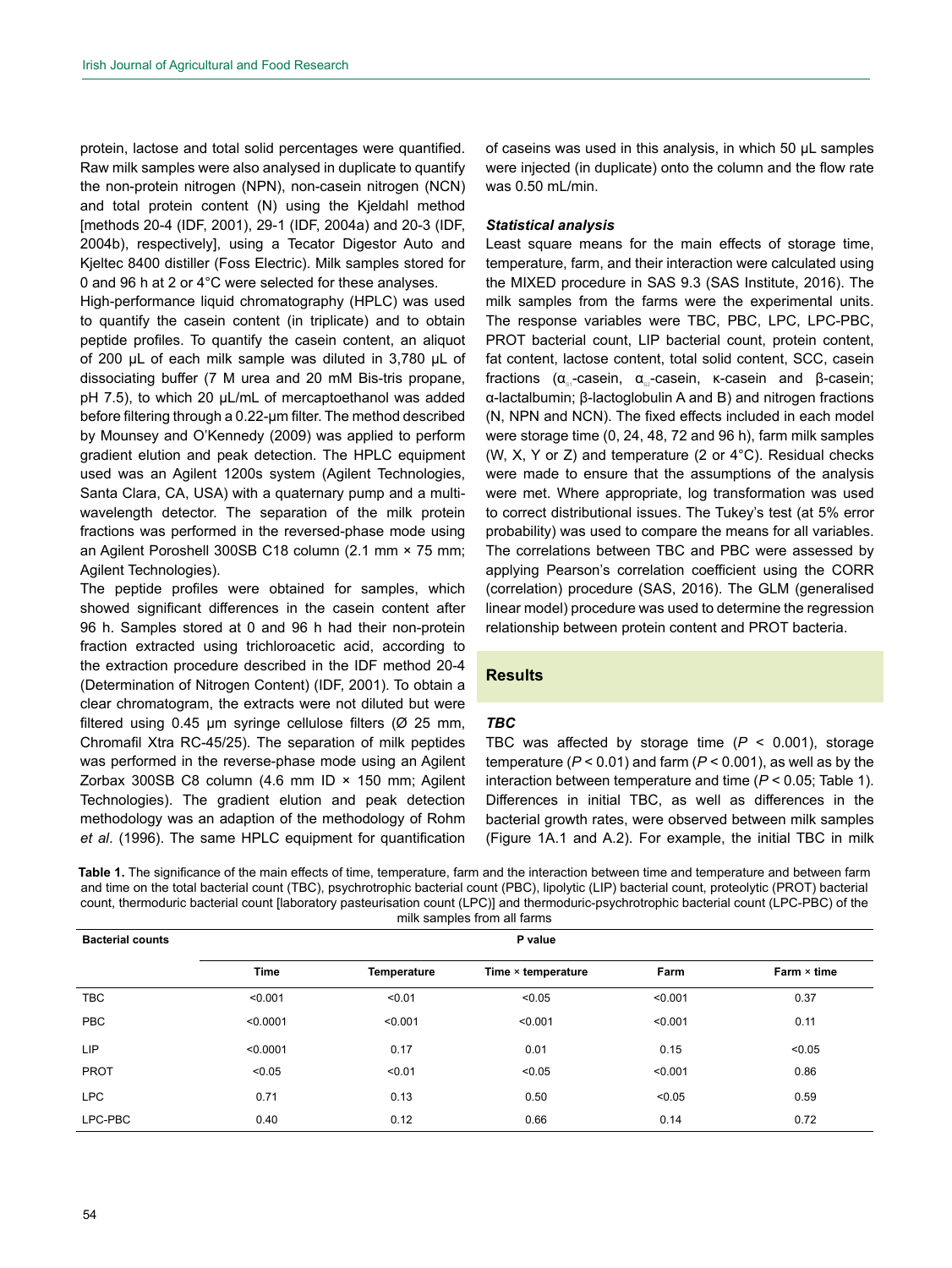

**Figure 1. (A)** Total bacterial count (TBC), **(B)** psychrotrophic bacterial count (PBC), **(C)** proteolytic (PROT) bacterial count and **(D)** lipolytic (LIP) bacterial count over 96 h for milk samples W, X, Y and Z stored at **(1)** 2°C or **(2)** 4°C.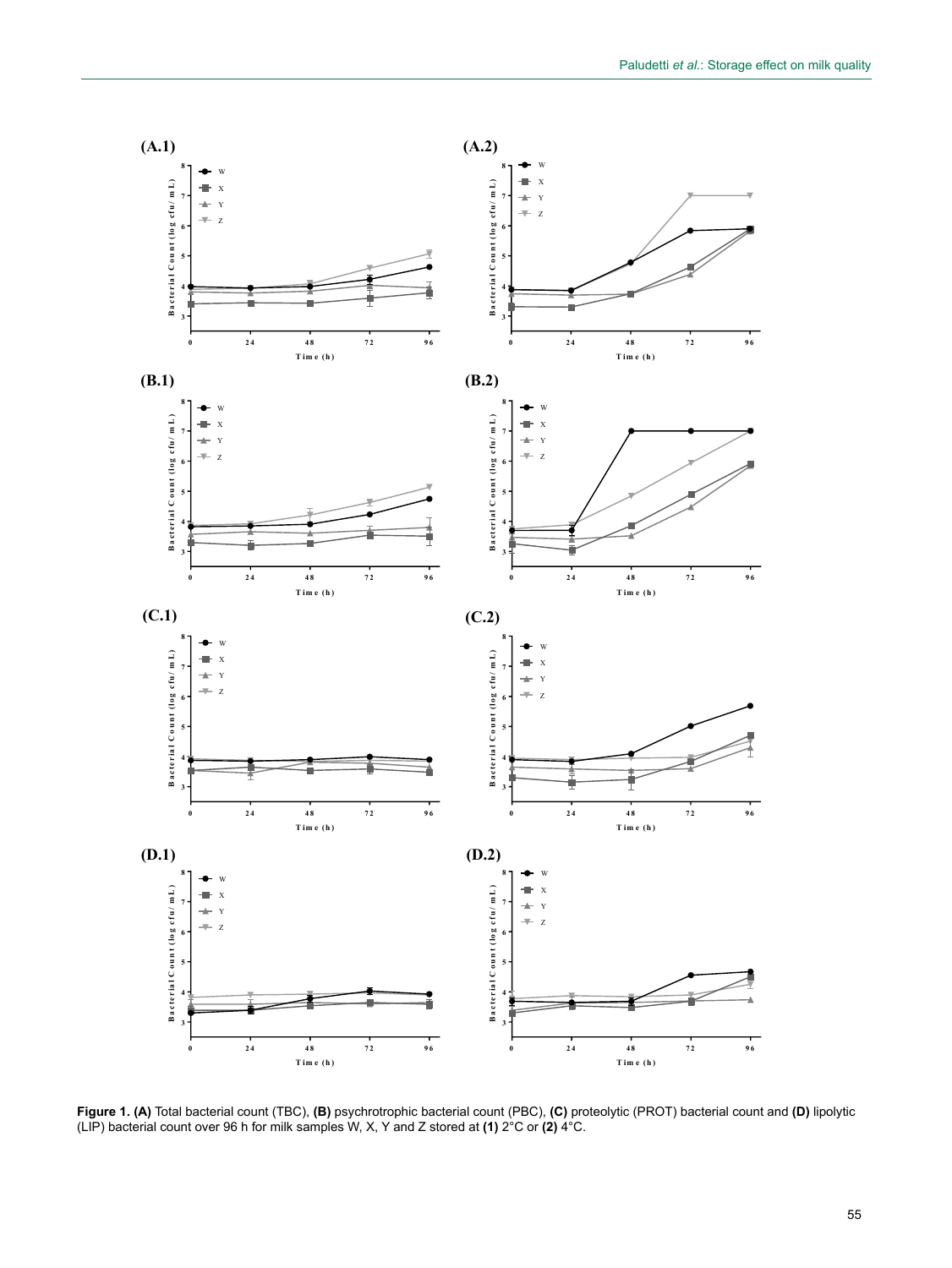samples from farms W and Z were similar  $(3.93 \pm 0.06 \text{ log}$ cfu/mL and  $3.88 \pm 0.06$  log cfu/mL, respectively), and these samples had a similar TBC after 96 h when stored at 2°C (Figure 1A.1); however, samples stored at 4°C had different TBCs after 72 h, corresponding to 5.84 ± 0.06 log cfu/mL and >7.00 log cfu/mL, respectively (Figure 1A.2).

## *PBC*

The PBC was significantly affected by farm  $(P < 0.001)$ , time ( $P < 0.0001$ ) and temperature ( $P < 0.001$ ); there was an interaction between time and temperature (*P* < 0.001; Table 1) but no interaction between farm and time (*P* > 0.05; Table 1). Similar to the TBC results, differences between the initial PBC levels, as well as differences in the growth rates over 96 h, between the farm milk samples were observed (Figure 1B). For example, samples from farms W and Z had similar initial PBC (3.76  $\pm$  0.07 log cfu/mL and 3.80  $\pm$  0.09 log

cfu/mL, respectively); however, after 48 h, sample W had a PBC >7.00 log cfu/mL, while sample Z reached that level after 96 h (Figure 1B.2). In this study, TBC was correlated with PBC, *r*(40) = 0.90983, *P* < 0.0001.

#### *LIP and PROT bacterial counts*

The LIP and PROT bacterial counts were significantly affected by storage time  $(P < 0.0001$  and  $P < 0.05$ , respectively; Table 1) and by the interaction between time and temperature  $(P = 0.01$  and  $P < 0.05$ , respectively; Table 1). Similar to TBC and PBC, storage at 2°C resulted in lower increases in LIP and PROT bacterial counts over 96 h in comparison to samples stored at 4°C (Figure 2A and B). Only PROT bacterial count was significantly affected by temperature (*P* < 0.01; Table 1), as shown in Figure 2A and B. The initial LIP bacterial counts were similar between farms (*P* > 0.05), while the PROT bacterial count had a significant variability



**Figure 2.** Average of the total bacterial count (TBC), psychrotrophic bacterial count (PBC), lipolytic (LIP) bacterial count and proteolytic (PROT) bacterial count over 96 h for milk samples from four dairy farms (W, X, Y and Z) stored at **(A)** 2°C and **(B)** 4°C. bacterial count and proteolytic (PROT) bacterial count over 96 h for milk samples from four dairy farms (W, X,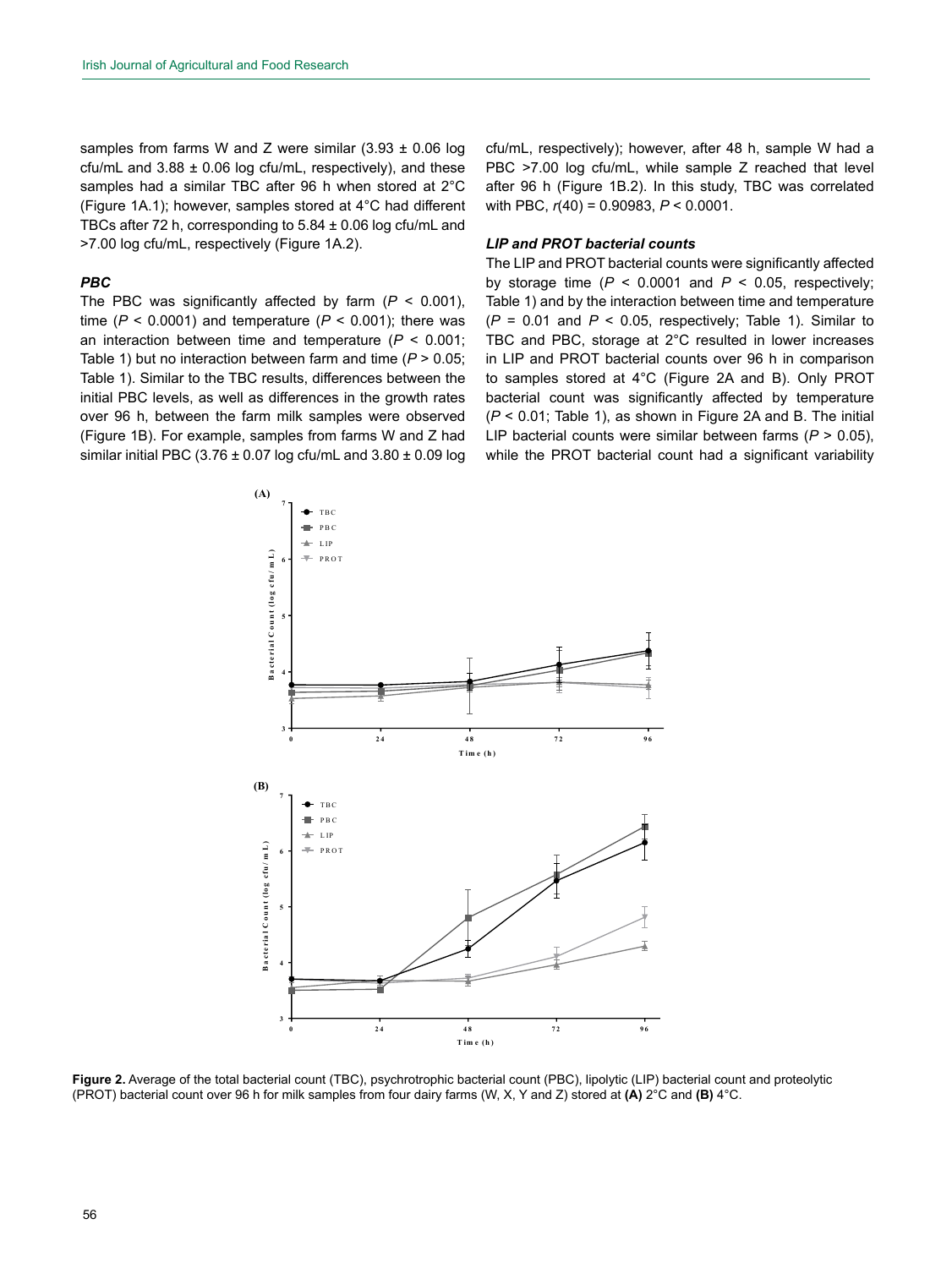(*P* < 0.0001; Table 1). The growth rates of LIP and PROT bacteria varied among farm milk samples when stored at 4°C (Figure 1C.2 and D.2).

## *Thermoduric bacterial count and thermoduric-psychrotrophic bacterial count*

The LPC was not affected by storage time  $(P = 0.71)$ , temperature ( $P = 0.13$ ) or their interaction ( $P = 0.50$ ; Table 1). However, the LPC was significantly different between farms (*P* < 0.05; Table 1), with initial counts varying from 2.11 to 2.64 log cfu/mL (128–445 cfu/mL).

The LPC-PBC was not affected by time, temperature, farm or their interaction (*P* > 0.05; Table 1). The LPC-PBC levels varied from 0 to 1.40 log cfu/mL (25 cfu/mL).

#### *Composition*

The fat, protein and total solid contents of the milk samples were affected by storage time (*P* < 0.001, *P* < 0.0001 and *P* < 0.001, respectively), which decreased by 0.04%, 0.01% and

0.07% after 96 h, respectively. The lactose content remained the same over 96 h. The composition of milk samples was not affected by storage temperature. The fat (*P* < 0.05), protein (*P* < 0.0001), lactose (*P* < 0.001), total solids (*P* < 0.001), κ-casein (*P* < 0.05), α<sub>s</sub>-casein (*P* < 0.05), α<sub>s</sub>-casein (*P* < 0.01), β-lactoglobulin A (*P* < 0.01) and β-lactoglobulin B (*P* < 0.001), total casein (*P* < 0.05), N (3.03%–3.30%) and NPN (0.026%–0.028%) contents (*P* < 0.01) varied between farm milk samples. The NCN content was similar between farms (0.10 ± 0.003%, *P* > 0.05).

Statistical analysis did not indicate significant changes in casein and nitrogen fractions over time or at different temperatures (*P* > 0.05, data not shown). The chromatograms presented in Figure 3A and B indicated decreases in the casein content in the milk samples from farms W and Z. The  $α_0$ -casein and β-casein contents decreased in sample Z, as well as in sample W, with a decrease in k-casein content after 96 h. The chromatograms in Figure 4A and B indicated an increase in the concentrations of peptides in samples W and Z.



**Figure 3.** Separation of bovine milk proteins by reversed-phase high-performance liquid chromatography (HPLC). Chromatograms of samples **(A)** W and **(B)** Z stored at  $4^{\circ}$ C are shown. Full line (-) shows the 0 h sample; dashed line  $(-)$  shows the 96 h sample.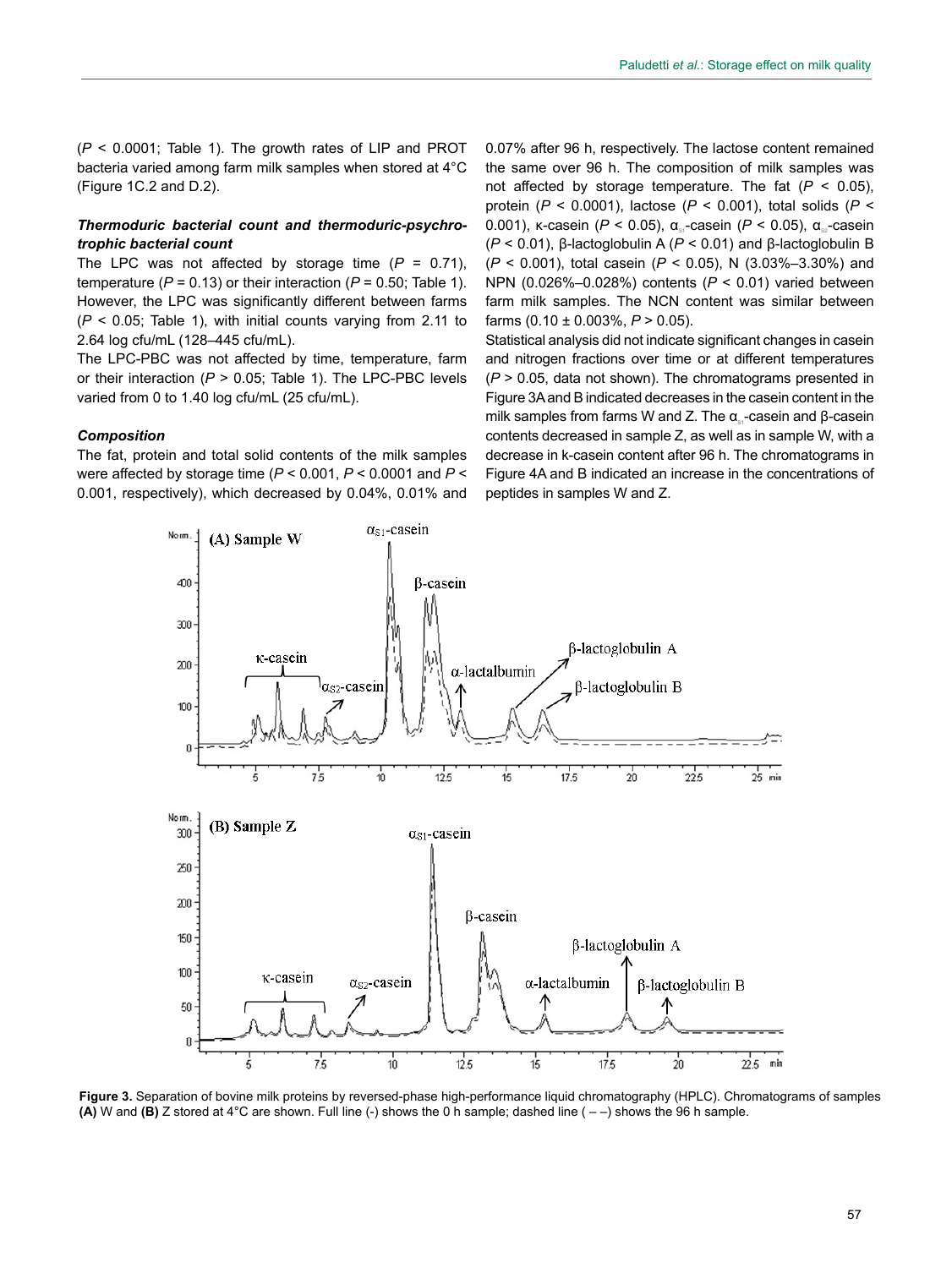

**Figure 4.** Separation of bovine milk peptides by reversed-phase high-performance liquid chromatography (HPLC). Chromatograms of samples **(A)** W and **(B)** Z stored at 4°C are shown. Full line (-) shows the 0 h sample; dashed line ( – –) shows the 96 h sample.

## *SCCs*

SCCs were different between farm milk samples (*P* < 0.001). The average (s.d.) SCC of the farms W, X, Y and Z were 62 ± 4.1  $\times$  10<sup>3</sup> cells/mL, 78 ± 6.2  $\times$  10<sup>3</sup> cells/mL, 77 ± 4.2  $\times$ 10<sup>3</sup> cells/mL and 214  $\pm$  7.9  $\times$  10<sup>3</sup> cells/mL, respectively. The levels of SCC were significantly affected by storage time (*P* < 0.01) but not by temperature (*P* > 0.05). The least square means for both temperatures (2 and 4°C) were 96,000 cells/ mL.

## **Discussion**

## *TBC*

According to European Regulation EC No 853/2004 (2004), TBC should be less than 5.00 log cfu/mL  $(1.00 \times 10^5 \text{ cft})$ mL) when milk is destined for manufacture of dairy products. However, some milk processors apply a lower TBC limit (e.g., 4.70 log cfu/mL or  $5.00 \times 10^4$  cfu/mL) for raw milk at the farm level. According to Pantoja *et al*. (2012), when the TBC of raw milk is <5.00 log cfu/mL, it is assumed that pasteurisation will reduce TBC to safe levels, destroying all pathogenic and most non-pathogenic bacteria present in milk. After 96 h, samples stored at 2°C had a TBC lower than this limit  $(4.37 \pm 0.32 \text{ log}$ cfu/mL; Figure 2A); however, milk stored at 4°C reached a TBC of  $5.47 \pm 0.32$  log cfu/mL after 72 h (Figure 2B). Therefore, applying the legislation and industry criteria, milk stored at 4°C would be unsuitable for processing after 72 h of storage, while milk stored at 2°C could have the storage period extended to 96 h and remained suitable for processing. This information could be relevant for the extended storage of milk on farms, as well as within a dairy plant, where milk is stored in silos prior to processing.

In a farm scenario, the addition of fresh milk to the bulk milk tank at least twice a day could result in bacterial counts different from bacterial counts reported for milk from a first milking only, stored for the same amount of time (Perko, 2011). While the present study could indicate that the storage of milk at 4°C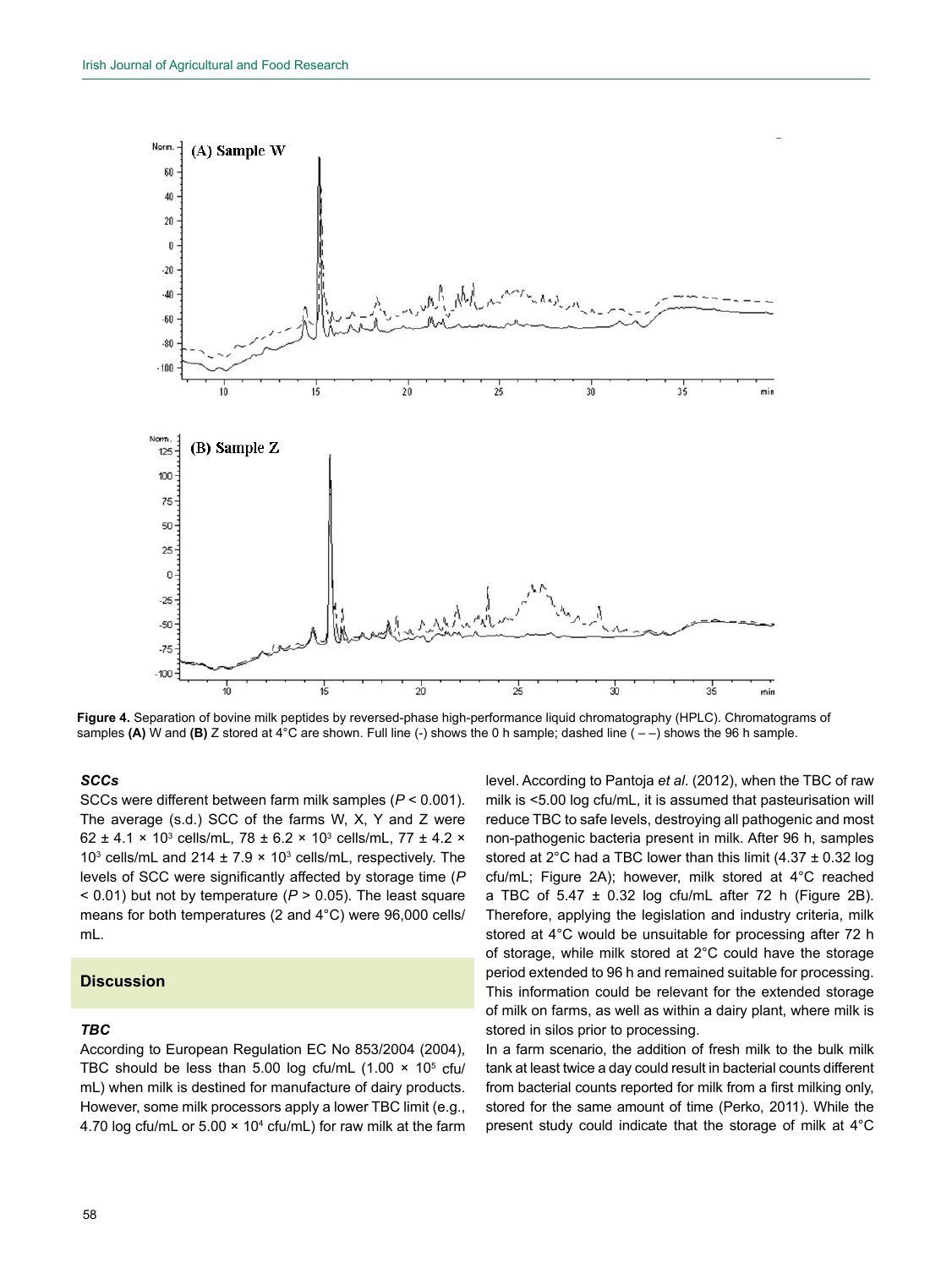should be limited to 48 h, O'Connell *et al*. (2016) demonstrated that milk stored in farm bulk tanks at the same temperature for 96 h (fresh milk added twice daily) had minimal deterioration of microbiological quality (3.68 log cfu/mL). However, the present study determines the effects possibly caused by enzyme activity or bacterial growth that would not be detected when fresh milk is added to the tank every day.

The differences in initial TBC observed between milk samples were considered relevant, indicating that samples had different microbiological qualities. Guinot-Thomas *et al*. (1995) suggested that bacterial counts are a reflection of the hygiene and sanitation practices at the farm level. Even though some of these initial TBCs were similar, the bacteria in the milk samples appeared to have different growth rates, as observed when comparing milk samples from farms W and Z that were stored at 2 and 4°C (Figure 1A.1 and A.2, respectively). These differences could be due to differences in the make-up of the milk microbiota, considering that there are a variety of strains within the mesophilic bacterial group that can survive and grow at different temperatures (Hantsis-Zacharov and Halpern, 2007).

#### *PBC*

According to Griffiths (2010), the PBC limit in raw milk at the collection point should be in accordance with the ratio of 6:1 (TBC:PBC). Therefore, based on the EU limit for TBC (5.00 log cfu/mL), the PBC limit should be approximately 4.22 log cfu/ mL. After 96 h, samples stored at 2°C had a PBC over that limit (4.34 ± 0.22 log cfu/mL; Figure 2A), while samples stored at 4°C were over that limit after 48 h  $(4.80 \pm 0.50 \text{ log of } \text{tu/mL})$ , reaching a PBC of 6.44 ± 0.22 log cfu/mL after 96 h (Figure 2B). However, after 96 h, samples stored at 2 and 4°C may still be suitable, for example, for UHT, where milk is heated to a temperature >135°C, with a holding time of 2–5 s. Muir (1996) suggested that raw milk with a PBC of 6.70 log cfu/ mL should be rejected for UHT milk production, as high levels of psychrotrophic counts result in faster milk spoilage, which is due to the production of heat-resistant enzymes (Machado *et al*., 2017). Considering that the samples stored at 2°C had a PBC level considerably lower than 6.70 log cfu/mL after 96 h, the difference between the average PBC of these samples and the European threshold (4.22 log cfu/mL) can be considered to be not biologically relevant.

The differences in the initial PBC levels between the farm milk samples (*P* < 0.001; Table 1) could be due to differences in practices on each of the farms, which lead to different contamination levels. The different growth rates observed over 96 h were probably due to variation in microbiota between samples. Similarly, Vithanage *et al*. (2016) observed that the same milk samples stored at different temperatures (2, 4, 6, 8 or 10°C) showed significant differences in their microbiota and bacterial counts over time.

The TBC of raw milk is normally used as a major quality indicator by milk processors, while PBC is not considered as a quality parameter of raw milk. However, considering the positive correlation between TBC and PBC as well as that refrigerated storage conditions are favourable for the growth of psychrotrophic bacteria, it should perhaps be considered as a quality indicator. Hantsis-Zacharov and Halpern (2007) also observed a correlation between TBC (mesophilic bacterial count) and PBC that increased or decreased in a similar range in different seasons when milk was collected from bulk tanks, also indicating similar dynamics for the two bacterial groups.

#### *LIP and PROT bacterial counts*

According to Vyletelova *et al*. (2000), when milk is destined for manufacture of dairy products, PROT and LIP bacterial counts in milk should be less than 4.65 log cfu/mL. Milk samples stored at 2°C for over 96 h would be in accordance with this limit (LIP bacterial count:  $3.77 \pm 0.08$  log cfu/mL; PROT bacterial count:  $3.72 \pm 0.19$  log cfu/mL). However, PROT bacterial count reached 4.81 ± 0.19 log cfu/mL after 96 h at 4°C, which is above the suggested limit, while LIP bacterial count was still below the limit  $(4.30 \pm 0.08$  log cfu/ mL) (Figure 2A and B).

The LIP and PROT bacterial growth rates were affected by storage conditions and varied among farm milk samples (Figure 1C.1 and C.2 and D.1 and D.2). This result highlights again the significance of differences in milk sample microbiota and their subsequent growth during storage. Celestino *et al*. (1996) also reported different growth rates of PROT and LIP bacteria in samples stored at 4°C over 48 h; initial PROT and LIP bacterial counts were 2.78 and 3.90 log cfu/mL, and counts after 48 h were 3.56 and 4.28 log cfu/mL, respectively. The increased rates are different on comparing this study to that of Celestino *et al*. (1996), probably due to differences in initial microbiota.

## *Thermoduric bacterial count and thermoduric-psychrotrophic bacterial count*

Statistical analysis indicated that LPC was not affected by time, temperature or their interaction, suggesting that thermoduric strains present in the samples could not grow at low temperatures. The initial LPC levels in the farm milk samples were below a typical industry LPC specification, which ranged from 2.70 to 3.00 log cfu/mL (500 to 1,000 cfu/ mL). Griffiths *et al*. (1988) also observed no significant increase in the LPC of milk stored for 72 h at 2°C. Different levels of thermoduric bacteria between farm milk samples suggest that the contamination level depends on the environmental and milking conditions on farms (Gleeson *et al*., 2013).

The low levels of LPC-PBC indicated that the milk samples were not considerably contaminated with this bacterial group. This result could be related to the hygiene practices adopted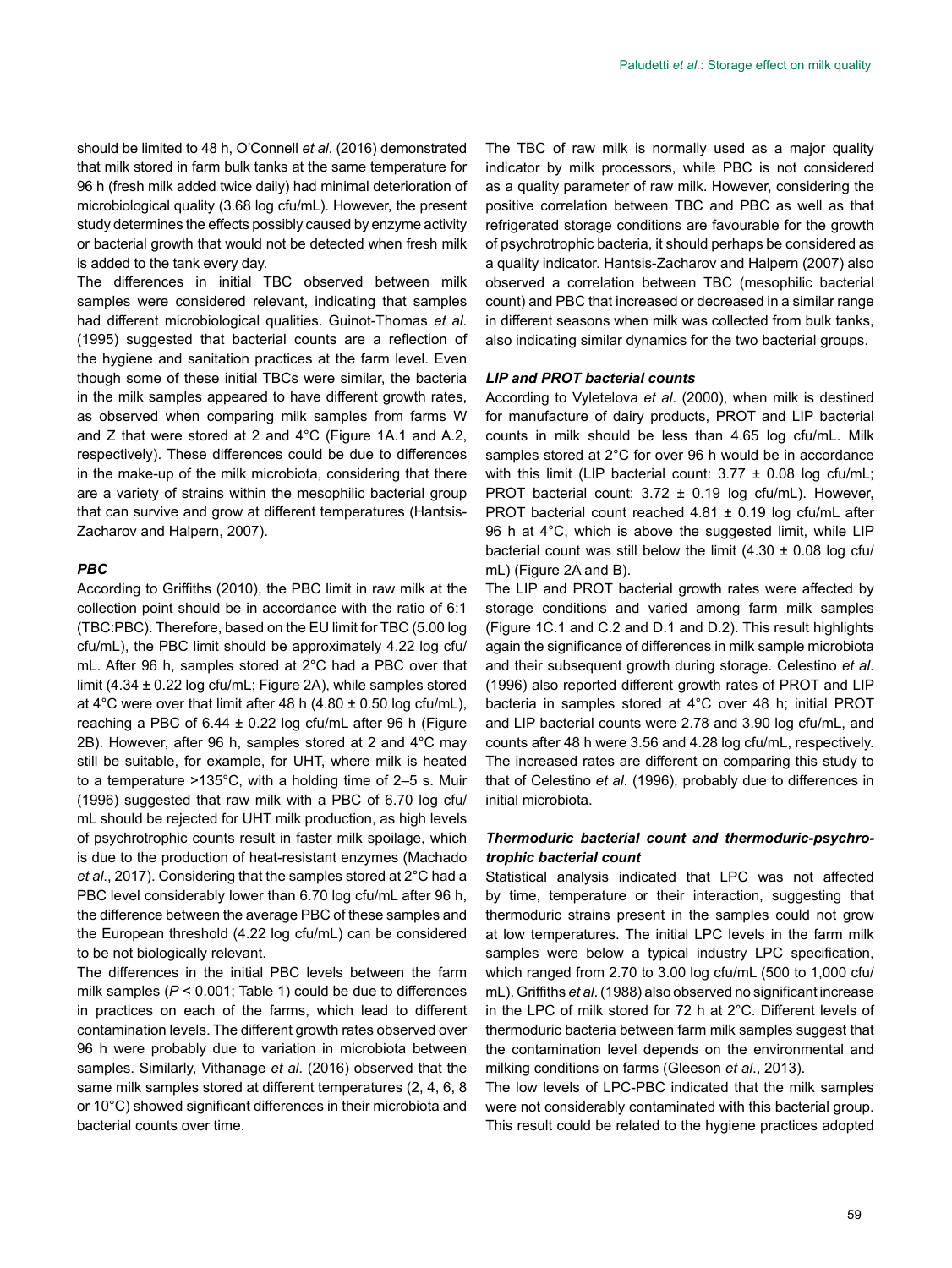at the farms in this study, which may have prevented high levels of contamination. Similarly, Celestino *et al*. (1996) reported no significant increase in psychrotrophic sporeformer count in milk stored at 4°C for 48 h.

#### *Composition*

The decreases in the fat, protein and total solid contents are not considered technologically relevant (Guinee *et al*., 2000). The variations in milk composition between farms can be related to cow diet, breed, physiology and environment (Linn, 1988).

The milk protein content measured includes the casein fraction, the whey protein fraction and the NPN fraction. The activity of enzymes in milk during storage could decrease the percentage of protein and increase the fraction of NPN in milk (i.e., amino acids and peptides) (Verdi *et al*., 1987). Hence, in order to detect possible changes in the proportions of these proteins over time and at different temperatures, casein and nitrogen fractions were quantified. Even though casein and nitrogen fractions did not vary significantly over storage time, technologically relevant changes were observed in the κ-casein,  $α<sub>0</sub>$ -casein and β-casein contents in milk samples stored at 4°C, affecting the total casein content (Table 2). Milk samples from farms W and Z showed the greatest decreases in the total casein content: 4.86 and 1.34 g/L, respectively (data not shown), as also observed in the chromatograms in Figure 3A and B. The chromatograms presented in Figure 4A and B indicated protein breakdown in both samples after 96 h, through appearance of peptides. Datta and Deeth (2003) suggested that early eluting peptide peaks in HPLC chromatograms, produced using similar methods, are possibly related to bacterial proteolysis. However, in this study, the chromatograms from samples W and Z show the appearance and/or increase in peaks after 20 min (Figure 4A and B), which are possibly characteristics of plasmin action (authors' unpublished data). The peaks areas between 20 and 28 min increased 2.9 and 3.2 times in the 96 h chromatograms for samples W and Z, respectively, in comparison to the 0 h chromatograms (Figure 4A and B). The low temperatures applied during bulk tank milk storage are far from the optimum temperature for most enzymes; however, during a long storage period, products of these

enzyme activities could accumulate (Kelly and Fox, 2006). The decrease in the casein fraction and whey protein content and increase in the peptide content in samples W and Z could also be related to the increase in the PROT bacterial population, which was statistically correlated with the protein content (*P* < 0.0001). Milk samples W and Z had the highest levels of PBC after 96 h, which were >7.00 log cfu/mL, and sample W had the highest level of PROT bacteria after 96 h (5.68 ± 0.01 log cfu/mL). According to Lewis and Deeth (2009), when levels of psychrotrophic bacteria in milk reach 6.00 log cfu/mL, the production of lipases and proteases begins. When the levels of PROT bacteria reach 4.65 log cfu/mL, proteases are also produced (Vyletelova *et al*., 2000). The PBC and PROT bacterial count of the other two milk samples (X and Y) stored at 4 and 2°C are below these levels, which could be the reason why casein fractions and whey protein levels did

#### *SCC*

not vary (data not shown).

All SCCs of the farm milk samples were below the EU legislation threshold (400  $\times$  10<sup>3</sup> cells/mL), also suggesting that cow management on these farms was appropriate (Smith, 2002; Piccinini *et al*., 2006). The marginal difference in SCC between 96 h (89,000 cells/mL) and 0 h (98,000 cells/mL) is probably not relevant, and levels remained below the EU threshold during storage.

#### **Conclusions**

Mesophilic, psychrotrophic, LIP and PROT bacterial counts in milk are influenced by storage temperature, which consequently can influence the storage time of this milk. The initial microbiological counts in milk are influenced by farm management practices, which may impact on the milk bacterial growth during storage and possibly limit storage time. The results regarding proteolysis levels highlight the importance of considering PBC as an important milk quality parameter, due to the capacity of psychrotrophs to produce proteases. According to this study, milk could be stored at 2°C for 96 h with minimal quality deterioration, while storage at 4°C would limit storage time to 48 h for processing of milk. In

**Table 2.** Contents of casein fractions in samples stored at 2 or 4°C for 0 and 96 h

| Temperature<br>(°C) | Time<br>(h) <sup>1</sup> | <b>K-casein</b><br>(mg/mL) | α casein<br>(mg/mL) | α <sub>∞</sub> -casein<br>(mg/mL) | <b>B-casein</b><br>(mg/mL) | α-lactalbumin<br>(mg/mL) | $\beta$ -lactoglobulin A + B<br>(mg/mL) | <b>Total casein</b><br>(mg/mL) |
|---------------------|--------------------------|----------------------------|---------------------|-----------------------------------|----------------------------|--------------------------|-----------------------------------------|--------------------------------|
|                     |                          | 4.74                       | 11.43               | 1.68                              | 10.90                      | 0.85                     | 3.58                                    | 33.20                          |
|                     | 96                       | 4.66                       | 11.43               | 1.72                              | 10.93                      | 0.86                     | 3.48                                    | 33.08                          |
| 4                   |                          | 4.69                       | 11.39               | 1.69                              | 10.89                      | 0.83                     | 3.46                                    | 32.96                          |
|                     | 96                       | 4.40                       | 11.12               | 1.64                              | 10.12                      | 0.85                     | 3.44                                    | 31.65                          |

1 There is no statistical difference in the contents of casein fractions between 0 and 96 h and between samples stored at 2 or 4°C (*P* > 0.05).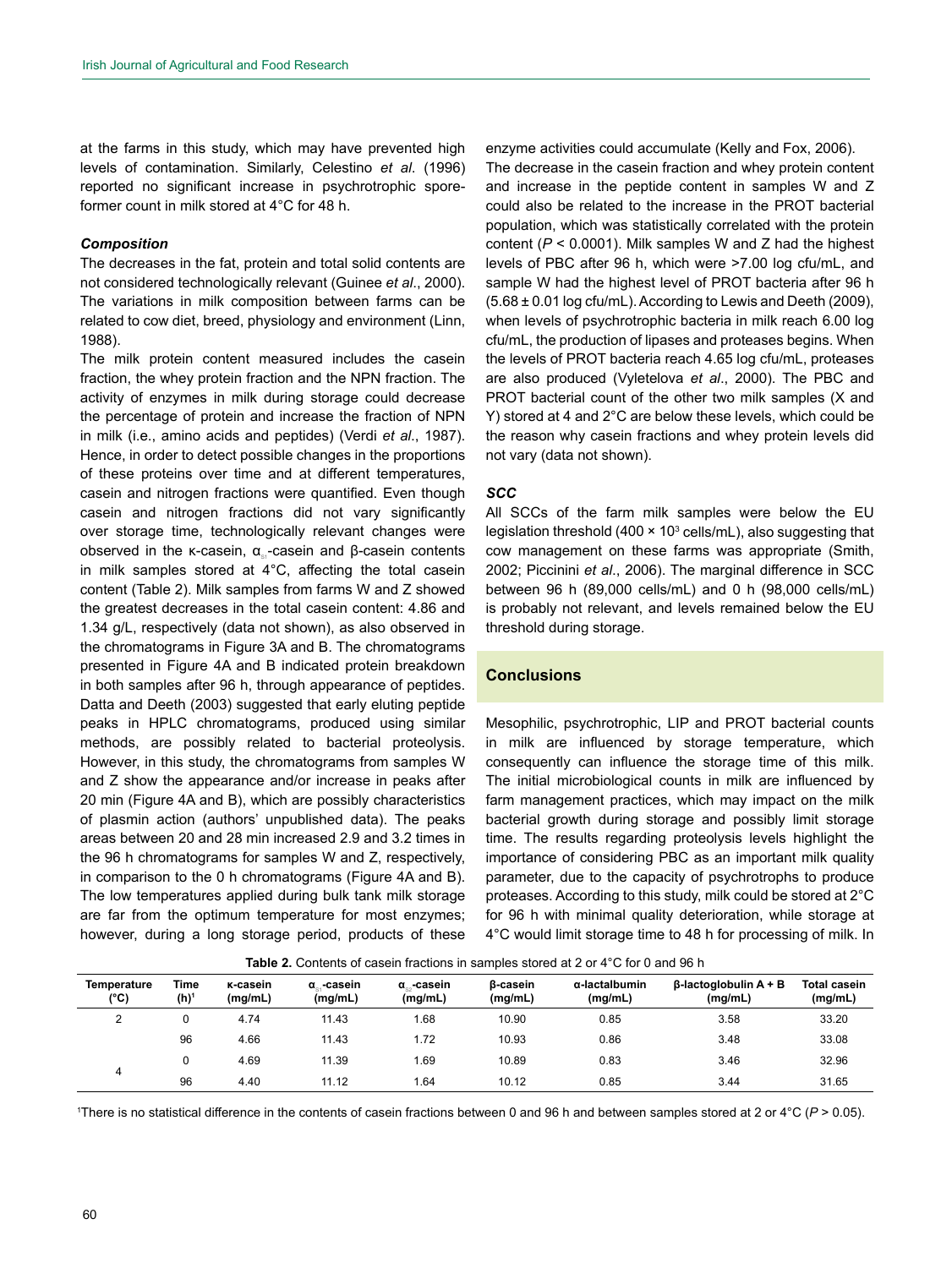conclusion, careful management of milk storage temperature and time is critical to improvement of quality of dairy products.

#### **Acknowledgement**

The authors would like to acknowledge the farmers involved in this study, Jim Flynn for the guidance in the microbiological analysis and composition analysis, Bernard Corrigan for the guidance in the HPLC analysis and Jim Grant for the statistical analysis.

## **References**

- Barbano, D.M., Ma, Y. and Santos, M.V. 2006. Influence of raw milk quality on fluid milk shelf life. *Journal of Dairy Science* **89**: E15– E19.
- Celestino, E.L., Iyer, M. and Roginski, H. 1996. The effects of refrigerated storage on the quality of raw milk. *Australian Journal of Dairy Technology* **51**: 59–63.
- Crudden, A., Fox, F.P. and Kelly, A.L. 2005. Factors affecting the hydrolytic action of plasmin in milk. *International Dairy Journal* **15**: 305–313.
- Datta, N. and Deeth, H.C. 2003. Diagnosing the cause of proteolysis in UHT milk. *Lebensmittel Wissenschaft and Technologie – Food Science and Technology* **36**: 173–182.
- De Jonghe, V., Coorevits, A., Van Hoorde, K., Messens, W., Van Landschoot, A., De Vos, P., *et al*. 2011. Influence of storage conditions on the growth of *Pseudomonas* species in refrigerated raw milk. *Applied and Environmental Microbiology* **77**: 460–470.
- Frank, J.F. and Yousef, A.E. 2004. Test for groups of microorganisms. In: "Standard Methods for the Examination of Dairy Products", 17th Edition (eds. H.M. Wehr and J.F. Frank), American Public Health Association, Washington, DC, USA, pages 227–248.
- Fromm, H.I. and Boor, K.J. 2004. Characterization of pasteurized fluid milk shelf-life attributes. *Journal of Food Science* **69**: 207–214.
- Gleeson, D., O'Connell, A. and Jordan, K. 2013. Review of potential sources and control of thermoduric bacteria in bulk tank milk. *Irish Journal of Agricultural and Food Research* **52**: 217–227.
- Griffiths, M. 2010. "Improving the Safety and Quality of Milk: Milk Production and Processing". Woodhead Publishing, Cambridge, USA, page 520.
- Griffiths, M.W., Phillips, J.D., West, I.G., Sweetsur, A.W.M. and Muir, D.D. 1988. The quality of skim-milk powder produced from raw milk stored at 2°C. *Food Microbiology* **5**: 89–96.
- Guinee, T.P., Auty, M.A.E. and Fenelon, M.A. 2000. The effect of fat content on the rheology, microstructure and heat-induced functional characteristics of Cheddar cheese. *International Dairy Journal* **10**: 277–288.
- Guinot-Thomas, P., Al Ammoury, M. and Laurent, F. 1995. Effects of storage conditions on the composition of raw milk. *International*

*Dairy Journal* **5**: 211–223.

- Hantsis-Zacharov, E. and Halpern, M. 2007. Culturable psychrotrophic bacterial communities in raw milk and their proteolytic and lipolytic traits. *Applied and Environmental Microbiology* **73**: 7162– 7168.
- Harding, F. 1995. "Milk Quality". Blackie Academic and Professional, London, UK, page 166.
- International Dairy Federation (IDF). 2001. "Standard 20-3: Milk-Determination of Nitrogen Content-Part 4: Block Digestion Method (Semi-micro Rapid Routine Method)". International Dairy Federation, Brussels.
- International Dairy Federation (IDF). 2004a. "Standard 29-1: Milk-Determination of Casein-Nitrogen Content-Part 1: Indirect Method (Reference Method)". International Dairy Federation, Brussels.
- International Dairy Federation (IDF). 2004b. "Standard 20-3: Milk-Determination of Nitrogen Content-Part 3: Block Digestion Method (Semi-micro Rapid Routine Method)". International Dairy Federation, Brussels.
- Kelly, A.L. and Fox, P.F. 2006. Indigenous enzymes in milk: A synopsis of future research requirements. *International Dairy Journal* **16**: 707–715.
- Laird, D.T., Gambrel-Lenarz, S.A., Scher, F.M., Graham, T.E. and Reddy, R. 2004. Microbiological count methods. In: "Standard Methods for the Examination of Dairy Products", 17th Edition (eds. H.M. Wehr and J.F. Frank), American Public Health Association, Washington, DC, USA, pages 153–186.
- Lewis, M.J. and Deeth, H.C. 2009. Heat treatment of milk. In: "Milk Processing and Quality Management" (ed. A.Y. Tamime), Blackwell Publishing Ltd, United Kingdom, pages 168–204.
- Linn, J.G. 1988. Factors affecting the composition of milk from dairy cows. In: "Designing Foods: Animal Product Options in the Marketplace" (eds. D.L. Call, C.E. Allen, H.A. Fitzhugh, R.H. Forsythe, R.D. Goodrich, S.M. Grundy, T. Hammonds, R.G. Hansen, N.W. Jerome, J. Kinsella, K.W. McNutt, G.C. Smith, V.C. Speer, J.H. Venable, W.J. Visek, and T.E. Wagner), National Academy Press, Washington, DC, USA, pages 224–241.
- Machado, S.G., Bagliniere, F., Marchand, S., Van Coillie, E., Vanetti, M.C.D., De Block, J., and Heyndrickx, M. 2017. The biodiversity of the microbiota producing heat-resistant enzymes responsible for spoilage in processed bovine milk and dairy products. *Frontiers in Microbiology* **8**: 1–22.
- Machado, S.G., da Silva, F.L., Bazzolli, D.M.S., Heyndrickx, M., Costa, P.M. and Vanetti, M.C.D. 2015. *Pseudomonas spp.* and *Serratia liquefaciens* as predominant spoilers in cold raw milk. *Journal of Food Science* **80**: M1842–M1849.
- Malek dos Reis, C.B., Barreiro, J.R., Mestieri, L., Poscionato, M.A.F. and dos Santos, M.V. 2013. Effect of somatic cell count and mastitis pathogens on milk composition in Gyr cows. *BMC Veterinary Research* **9**: 1–7.
- Mounsey, J.S. and O'Kennedy, B.T. 2009. Stability of β-lactoglobulin/ micellar casein mixtures on heating in simulated milk ultrafiltrate at pH 6.0. *International Journal of Dairy Technology* **62**: 493–499.